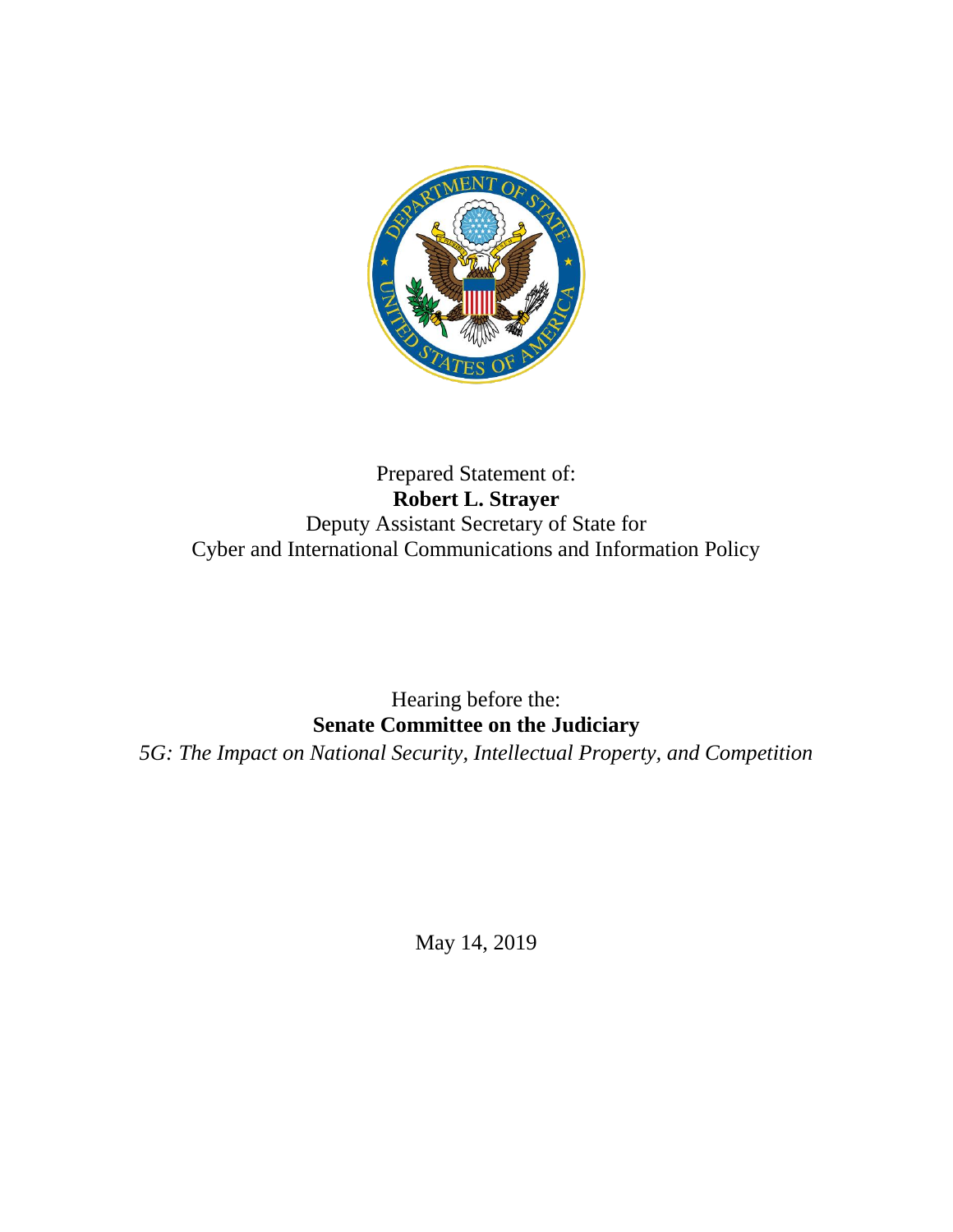Chairman Graham, Ranking Member Feinstein, and members of the Committee, thank you for today's opportunity to testify.

As the world becomes more interconnected, international cyber policy issues are becoming even more critical to national security, human rights, and economic prosperity. The State Department promotes U.S. foreign policy interests in cyberspace by engaging with our allies and partners to advance our vision for an open, interoperable, reliable, and secure digital environment.

The Fifth Generation of wireless technology, or 5G, will be transformative by providing consumers and businesses with up to 100 times faster connections than 4G networks provide, and with very low latency – which is the time devices need to communicate with one another. Tens of billions of new devices will be connected to the Internet in the next few years.

These connections will empower a vast array of new critical services – from autonomous vehicles and transportation systems, to telemedicine, to automated manufacturing as well as traditional critical infrastructure, such as electricity distribution. The massive amounts of data transmitted by the Internet of Things devices on 5G networks will also advance artificial intelligence.

With all of these services relying on 5G networks, the stakes for safeguarding these vital networks could not be higher.

As countries around the world upgrade their communications systems to 5G technology, we are urging them to adopt a risk-based security framework. To this end, the Department is executing a global campaign on 5G security that includes strategic bilateral and multilateral engagements to convince our allies and partners of the seriousness of the need to adequately secure these networks.

An important element of this risk-based security approach is a careful evaluation of hardware and software equipment vendors and the supply chain. The evaluation criteria should include the extent to which vendors are subject to control by a foreign government with no meaningful checks and balances on its power to compel cooperation of these vendors with its intelligence and security agencies.

For example, because of the essential role that vendors play in networks and their maintenance, they could be ordered to undermine network security—to steal personal information or intellectual property, conduct espionage, disrupt critical services, or conduct cyber attacks.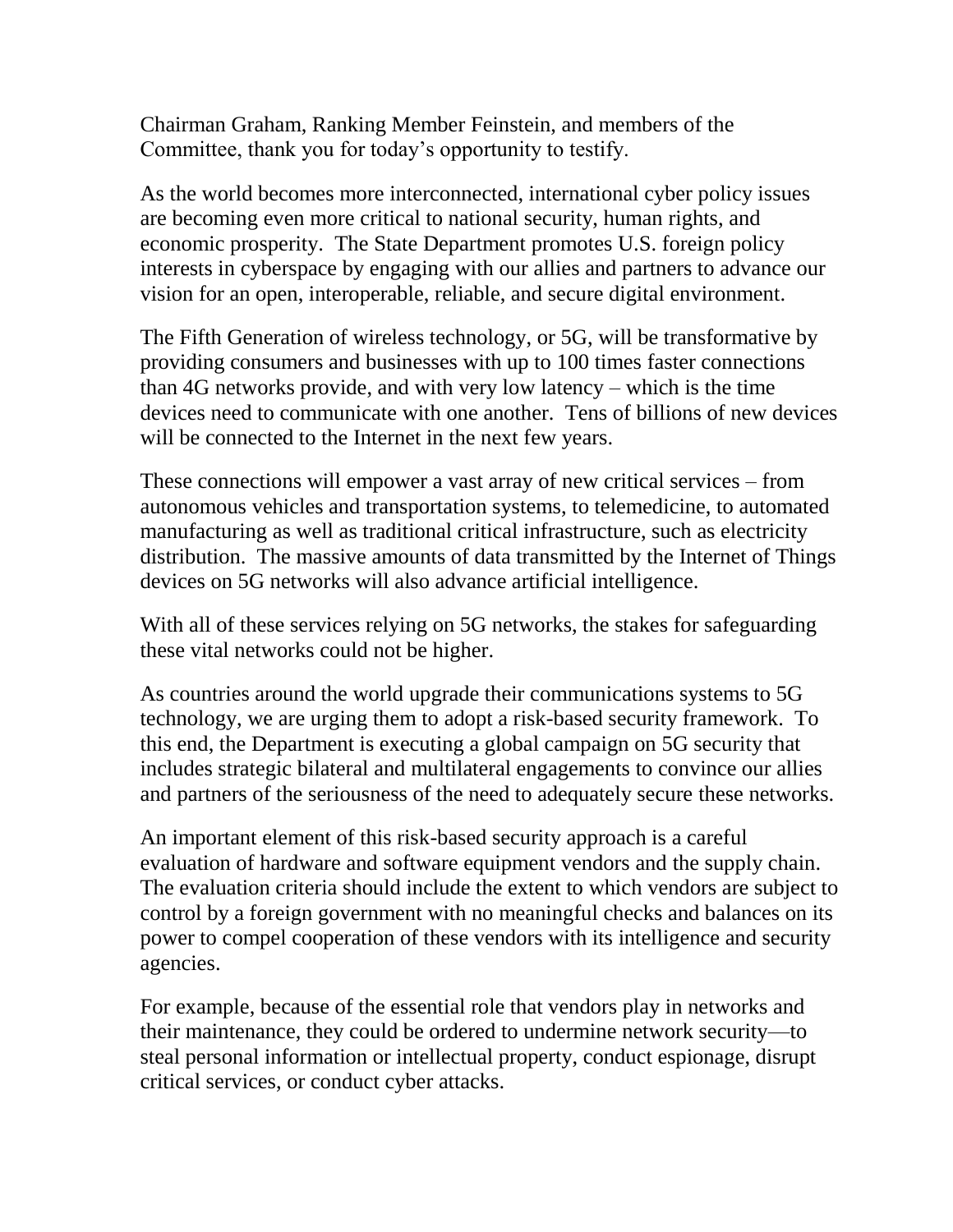Under Chinese law, most notably its National Intelligence Law, Chinese citizens and organizations are required to cooperate with Chinese intelligence and security services.

In addition, the Chinese government does not have any meaningful checks or balances on its powers. As President Xi Jinping told security officials in January, China does not walk the "Western road" of constitutionalism, separation of powers, or judicial independence.

Therefore, we are concerned that China could compel actions by network vendors to act against the interests of U.S. citizens and citizens of other countries around the world.

Chinese technology firms are already working with authoritarian regimes – often hand-in-hand with the Chinese government – to suppress freedom of expression and other human rights through arbitrary surveillance, censorship, and targeted restrictions on Internet access. If Chinese companies build the underlying 5G infrastructure, they will be in an even better position to facilitate these activities.

In addition, China has a long history of undertaking intellectual property theft to benefit its commercial interests. Last December, the United States announced that since at least 2014, Chinese cyber actors associated with the Chinese Ministry of State Security hacked multiple U.S. and global managed service and cloud providers. These cyber intrusions allowed China to compromise the networks of the providers' clients, including global companies located in at least 12 countries. Countries should not allow 5G to be another vector for China to steal their intellectual property.

Chinese companies, such as Huawei, appear to have benefited from subsidized financing for their equipment sales. Countries should adopt the best practices in procurement, investment, and contracting, and require that financing be commercially reasonable, conducted openly and transparently, and based on free market competitive principles, while taking into account trade obligations.

The United States will be a leader in 5G deployment, and we will do so using trusted vendors to build our networks. Through our engagements, many other countries are now acknowledging the supply chain risk and beginning to strengthen their information and communications technology security alongside the United States.